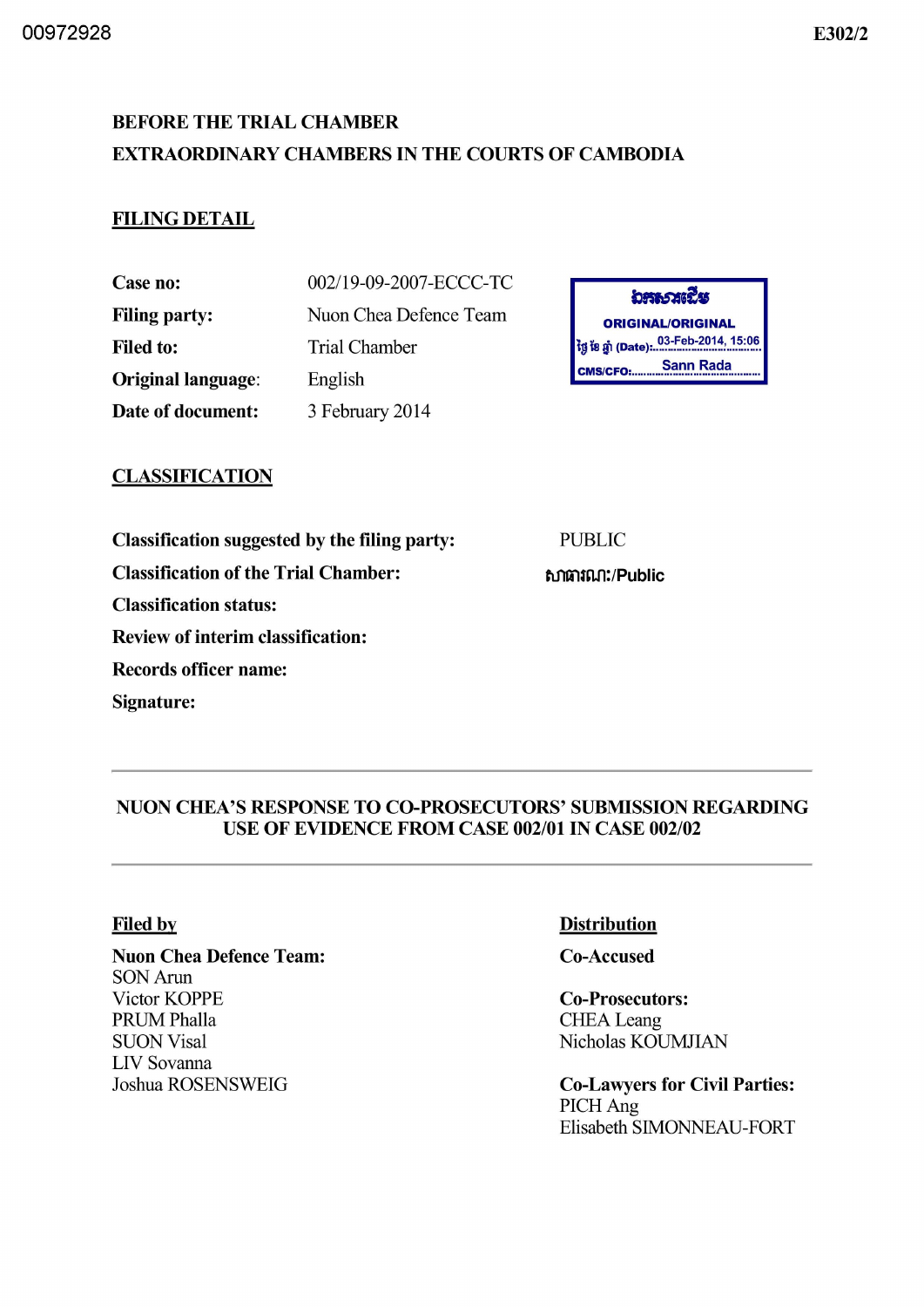002/19-09-2007 -ECCC-TC

The Co-Lawyers for Nuon Chea ('the Defence') hereby respond to the Co-Prosecutors' submissions concerning the use of evidence admitted in, and recall of witnesses heard during, Case 002/01 in Case 002/02:

- 1. On 15 January 2014, the Co-Prosecutors filed submissions concerning the modalities for the use of evidence introduced in Case 002/01 during Case 002/02 and the procedures for recalling witnesses heard during Case 002/01 in Case 002/02 ('OCP Evidence Submission').<sup>1</sup> On 31 January 2014, in accordance with a prior instruction from the Chamber, the Defence filed brief submissions concerning the scope of Case 002/02 ('Submission on Scope').<sup>2</sup> By email notification, the Chamber granted an extension to all parties to respond to the OCP Evidence Submission until 3 February 2014.
- 2. The OCP Evidence Submissions seeks a ruling to the effect that: 'a) all evidence accepted in Case 002/01 and assigned an E3 number will be considered as duly placed before the Trial Chamber for the purpose of all future trial proceedings concerning the remaining charges; and b) witnesses, civil parties and experts heard in Case 002/01 may be recalled in the trial Case 002/01 only if the requesting parties satisfy the court that further questioning is in the interests of justice.<sup> $3$ </sup> The Defence concurs in full with the Co-Prosecutors' first request, and in part with the second.

## *Admissibility of evidence admitted in Case 002101*

3. The Defence concurs with the Co-Prosecutors that documents admitted in Case 002/01 should be deemed admissible in Case  $002/02$ .<sup>4</sup> That position aligns with Nuon Chea's Submission on Scope, which argued that the Chamber should consider evidence pertaining to any fact within the Closing Order as a whole to be relevant to the allegations in Case 002/02. *<sup>5</sup>*

*Witnesses heard in Case 002/01* 

<sup>&</sup>lt;sup>1</sup> Document No. E302, 'Co-Prosecutors' Submission Regarding the Use of Evidence and Procedure for Recall of Witnesses from Case *002/01* in Case *002/02',* 15 January 2014 ('OCP Evidence Submission').

<sup>2</sup> Document No. *E30l/5/4,* 'Nuon Chea's Response to Trial Chamber's Request for Submissions Concerning the Scope of Case *002/02',* 31 January 2014.

<sup>&</sup>lt;sup>3</sup> OCP Evidence Submission, para. 1.

The Defence's position comes with one caveat: it has yet to see whether the Chamber relies on certain documents to which the Defence objected in Case *002/01* and it may furthermore seek to appeal Trial Chamber rulings concerning the standards applicable to the admission of evidence 'at the same time' as its appeal against the judgment. *See* Rule 104(4). The Defence reserves its right to object to evidence admitted by the Chamber in Case *002/01* pending applicable Supreme Court Chamber rulings and the Trial Chamber's judgment in Case *002/01.* 

<sup>&</sup>lt;sup>5</sup> Submission on Scope, para. 4.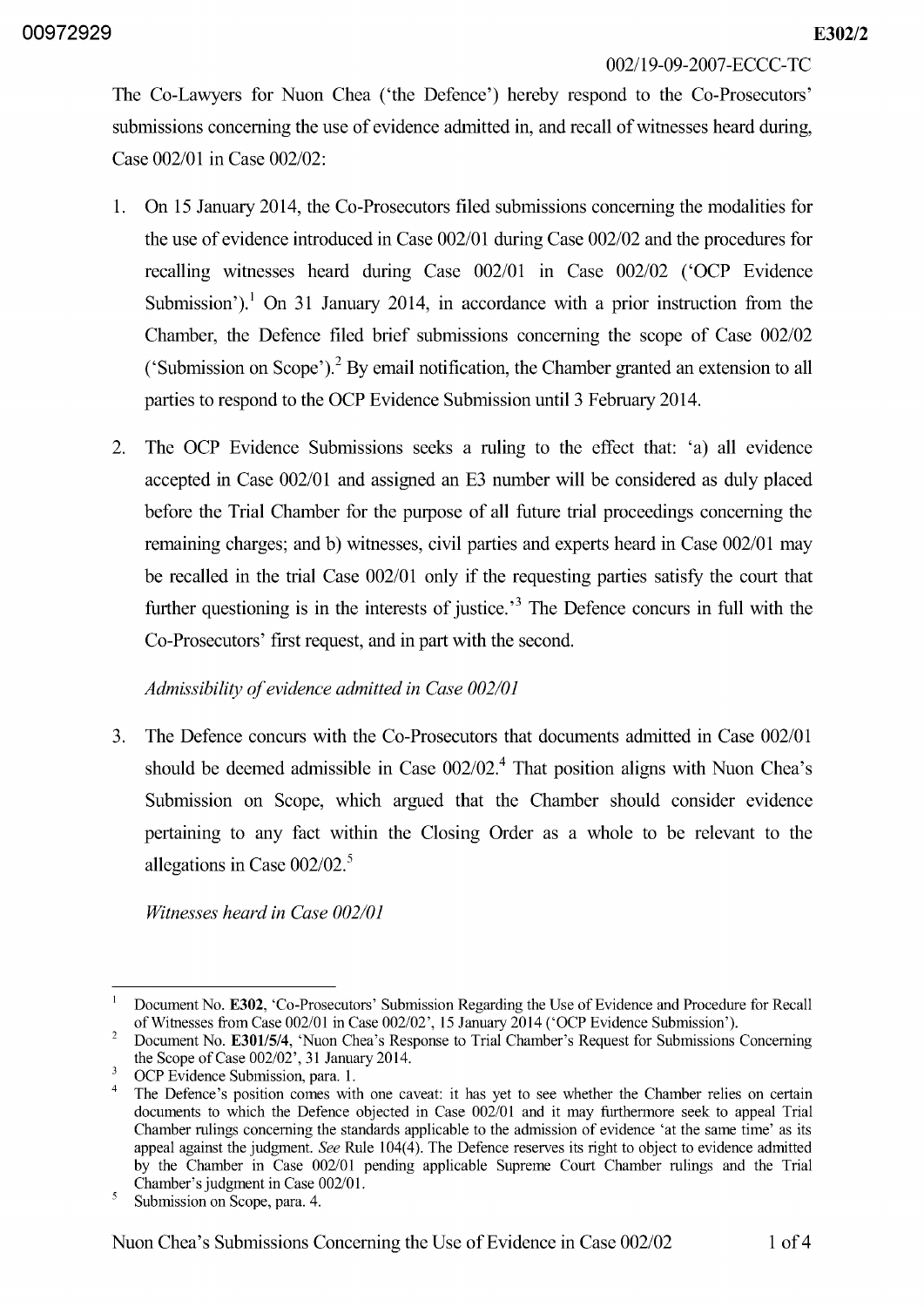00972930 *E302/2* 

### 002/19-09-2007 -ECCC-TC

- 4. The Defence concurs in part with the Co-Prosecutors that witnesses, experts and civil parties should be recalled in Case 002/02 where their appearance is in the interests of justice. The Defence agrees that any party is entitled to request the appearance in Case 002/02 of any person who testified before the Chamber in Case 002/01. However, the Defence disagrees that special criteria should apply to witnesses, experts and civil parties who previously appeared in Case 002/01. The Chamber should instead consider whether each witness serves the Chamber's objective of assessing Nuon Chea's criminal liability for crimes at issue in Case 002/02. *<sup>6</sup>*
- 5. The Defence emphasizes (as it has on many previous occasions) that it is and always has been prohibited from performing its own investigations or from participating in any meaningful way in the investigation of the CIJs.<sup>7</sup> Cross-examination at trial, which began more than four years after Nuon Chea was first detained, constitutes Nuon Chea's only opportunity even to *investigate* facts in support of his defence. Those facts are entered into evidence live before the Chamber, at the same moment in which the Defence learns of them for the very first time.
- 6. In that regard, the Defence is differently situated from the Co-Prosecutors, who conducted their own investigations prior to filing the Introductory Submissions and set the parameters and direction of the judicial investigation.<sup>8</sup> Nor was that judicial investigation (notwithstanding the presumptions in place before this Chamber) a truly impartial exposition of the facts. $9$  Rather than evenly consider the competing perspectives of the defence and the prosecution, the investigation built a (quantitatively) massive case against the Accused before Nuon Chea was permitted to even begin to respond. Cross-examination is more important, not less, as a consequence of that investigation.
- 7. For these reasons, the Co-Prosecutors' proposed test, whether rehearing a witness is 'in the interests of justice', is overly vague and insufficiently attentive to the Accused's distinctive right to confront the evidence against him. The Accused should not be effectively required to rebut a presumption against the so-called 'recalling' of witnesses

*<sup>6</sup> See* Code of Criminal Procedure of the Kingdom of Cambodia, Art. 2.

Document No. A110/I, OCIJ's Letter entitled 'Response to Your Letter Dated 20 December 2007 Concerning the Conduct of the Judicial Investigation', 10 January 2008; Document No. E251, 'Decision on Defence requests Concerning Irregularities Alleged to Have Occurred During the Judicial Investigation (E221, E223, E224, E224/2, E234, E234/2, E241 and E241/1)', 7 December 2012, paras 37-38.

<sup>8</sup>*See* Rules 53(1), (2); Rules 55(2), (3); *see also* Document No. D130/ll, 'Fifteenth Request for Investigative Action',1 September 2009, para. 4.

*See e.g., Document No. E295/6/3, 'Nuon Chea's Closing Submissions in Case 002/01', 26 September 2013,* paras 27-37.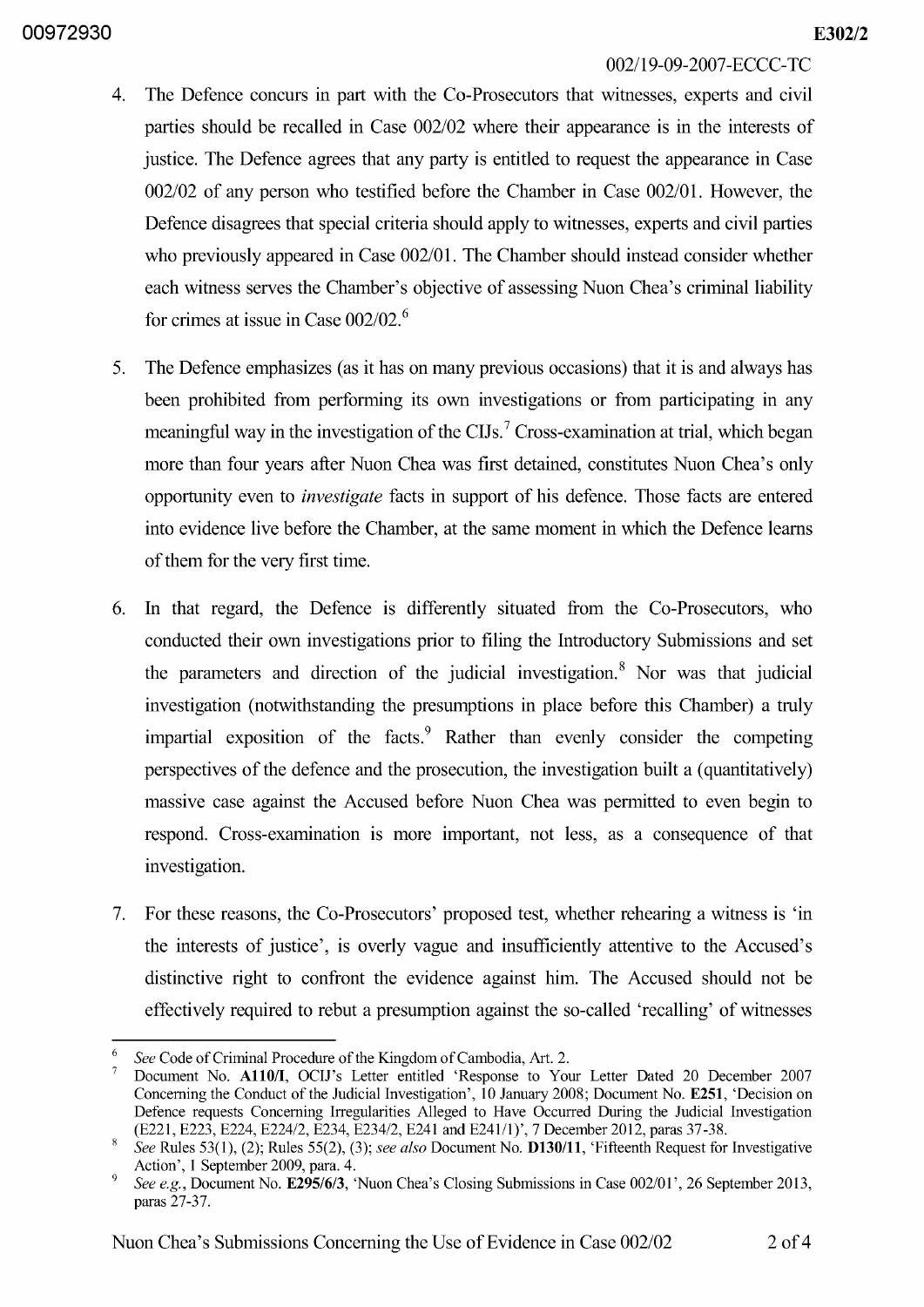#### 002/19-09-2007 -ECCC-TC

in Case  $002/02$ . Case  $002/02$  is a distinct trial, with distinct charges – and possibly distinct judges. The fact that a witness previously appeared before the Chamber in Case 002/01 may prove to be a relevant factor in the Chamber's assessment with regard to the propriety of hearing any given witness. It should not be the starting point from which the Chamber must be 'satisfied' that a deviation is necessary and 'would not unduly delay the proceedings. $^{10}$  The hearing of relevant evidence is the proceedings.

- 8. The Defence notes further that, according to the Co-Prosecutors, parties were entitled to examine experts and elderly witnesses on any subject within the scope of the full Case 002 Closing Order.<sup>11</sup> The Co-Prosecutors are only partially correct. The Chamber held that although parties were permitted to question experts in regard to any facts within the scope of the Closing Order, they were 'encouraged' to 'focus' on areas within the scope of Case  $002/01$ .<sup>12</sup> The Chamber accordingly recognized that the time allocated to each party was insufficient for an examination in regard to the totality of the Closing Order. In that sense, parties were not in fact permitted to question experts in regard to the full Closing Order.
- 9. The Defence notes that only two experts appeared in Case 002/01 in relation to the substance of the Closing Order: David Chandler and Philip Short. Only a small number of elderly witnesses were examined on the totality of the Closing Order.<sup>13</sup> Accordingly, no risk exists of weeks of repetitive testimony. The Nuon Chea Defence furthermore has no intention of seeking the appearance of Philip Short in Case 002/02. Neither does at least one other party, the Co-Prosecutors.<sup>14</sup>
- 10. Chandler's appearance in Case 002/02, however, IS critical. Chandler has written extensively on S-21 and is also one of only a handful of people to have thoroughly reviewed original Khmer language S-21 confessions. Those confessions were central to his findings, and those of other academics, in relation to both S-21 and larger issues, such as CPK factionalism, at the core of Nuon Chea's substantive defence in Case  $002/02$ .<sup>15</sup> As the Defence has previously observed, the Co-Prosecutors have relied

<sup>&</sup>lt;sup>10</sup> OCP Evidence Submission, para. 9.<br><sup>11</sup> OCP Evidence Submission, para. 4.

<sup>&</sup>lt;sup>11</sup> OCP Evidence Submission, para. 4.<br><sup>12</sup> Document No. **E1/180.1** 'Transarin

<sup>&</sup>lt;sup>12</sup> Document No. **E1/189.1**, 'Transcript of Trial Proceedings', 6 May 2013, p. 1:18-25.<br><sup>13</sup> See a.g., Document No. **E198.1**, 'Confidential Annay A: List of Witnesses and Civ

See e.g., Document No. E188.1, 'Confidential Annex A: List of Witnesses and Civil Parties Aged Over 70 Years', 24 April 2012 (listing only 11 proposed 'elderly' witnesses and civil parties to be heard on the totality of the Closing Order).

<sup>&</sup>lt;sup>14</sup> Document No. **E301/2/1.1**, 'Annex A: Co-Prosecutors Trial Plan & Tentative Witness List for Case 002/02', 10 December 2013.

<sup>&</sup>lt;sup>15</sup> See e.g., Stephen R. Heder, *Khmer Rouge Opposition to Pol Pot*, 28 August 1990.